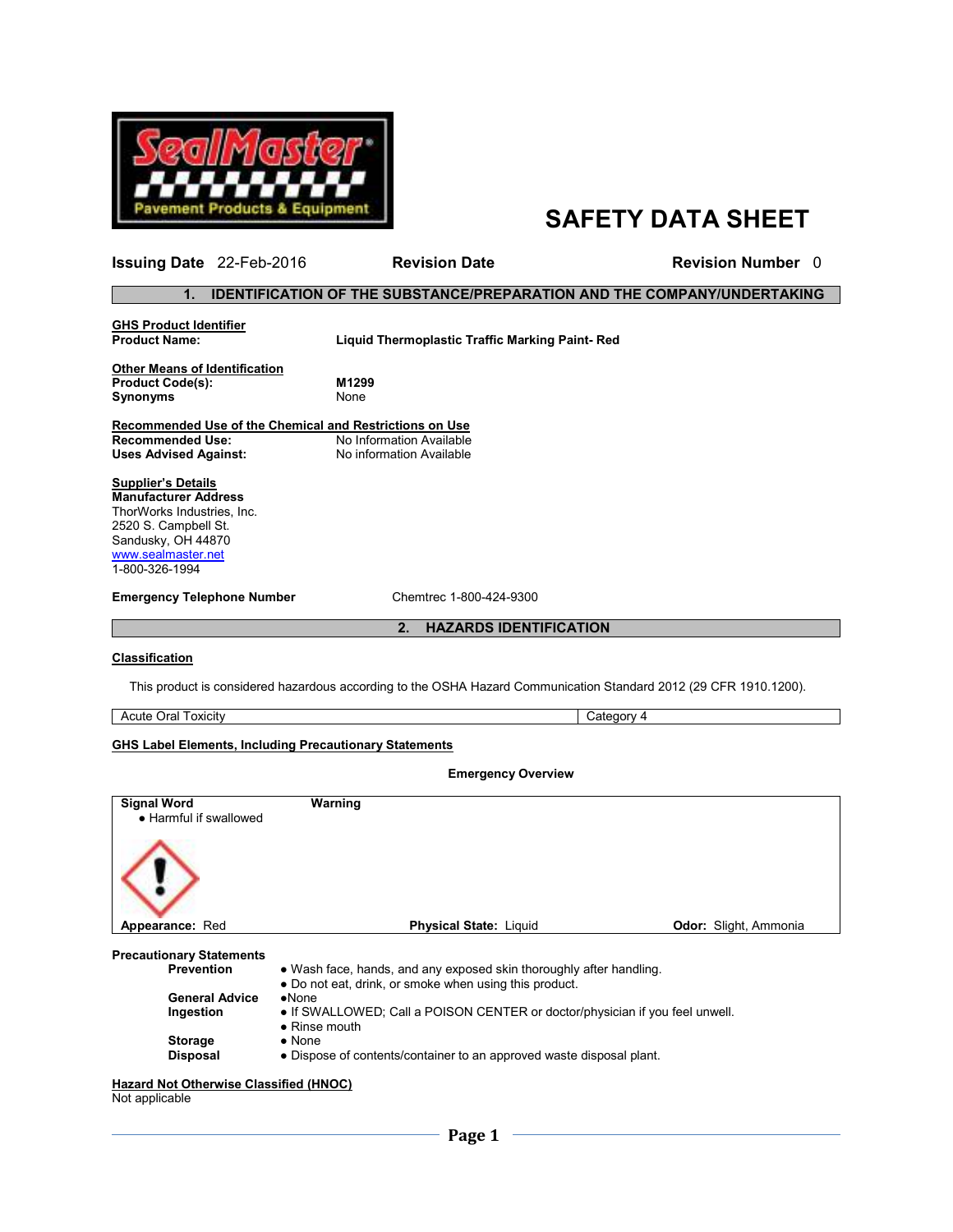## **3. COMPOSITION/INFORMATION ON INGREDIENTS**

| <b>Chemical Name</b>                                                                                                                                                   | <b>CAS Number</b>                                                                    | Weight %                                                                                | <b>Trade Secret</b>                                                                                                              |  |  |  |
|------------------------------------------------------------------------------------------------------------------------------------------------------------------------|--------------------------------------------------------------------------------------|-----------------------------------------------------------------------------------------|----------------------------------------------------------------------------------------------------------------------------------|--|--|--|
| Calcium Carbonate                                                                                                                                                      | 1317-65-3                                                                            | $20 - 60$                                                                               |                                                                                                                                  |  |  |  |
| Methyl Alcohol<br>Texanol                                                                                                                                              | 67-56-1<br>25265-77-4                                                                | $1-5$                                                                                   |                                                                                                                                  |  |  |  |
| $1 - 5$<br>*The exact percentage of composition has been withheld as a trade secret.                                                                                   |                                                                                      |                                                                                         |                                                                                                                                  |  |  |  |
|                                                                                                                                                                        |                                                                                      |                                                                                         |                                                                                                                                  |  |  |  |
|                                                                                                                                                                        | 4.                                                                                   | <b>FIRST AID MEASURES</b>                                                               |                                                                                                                                  |  |  |  |
|                                                                                                                                                                        |                                                                                      |                                                                                         |                                                                                                                                  |  |  |  |
| <b>Description of Necessary First-Aid Measures</b><br><b>Eye Contact</b><br>Rinse thoroughly with plenty of water, also under the eyelids. If symptoms persist, call a |                                                                                      |                                                                                         |                                                                                                                                  |  |  |  |
|                                                                                                                                                                        | physician.                                                                           |                                                                                         |                                                                                                                                  |  |  |  |
| Skin Contact                                                                                                                                                           |                                                                                      |                                                                                         | Wash off immediately with soap and plenty of water. In the case of skin irritation or allergic                                   |  |  |  |
| Inhalation                                                                                                                                                             | reactions, see a physician.                                                          | Move to fresh air. If symptoms persist, call a physician.                               |                                                                                                                                  |  |  |  |
| Ingestion                                                                                                                                                              |                                                                                      | Drink plenty of water. Do NOT induce vomiting. Never give anything by mouth to an       |                                                                                                                                  |  |  |  |
|                                                                                                                                                                        |                                                                                      | unconscious person. Consult a physician if necessary.                                   |                                                                                                                                  |  |  |  |
|                                                                                                                                                                        |                                                                                      |                                                                                         |                                                                                                                                  |  |  |  |
| Most Important Symptoms/Effects, Acute and Delayed<br><b>Most Important Symptoms/Effects</b>                                                                           | No information available                                                             |                                                                                         |                                                                                                                                  |  |  |  |
|                                                                                                                                                                        |                                                                                      |                                                                                         |                                                                                                                                  |  |  |  |
|                                                                                                                                                                        | Indication of Immediate Medical Attention and Special Treatment Needed, If Necessary |                                                                                         |                                                                                                                                  |  |  |  |
| <b>Notes to Physician</b>                                                                                                                                              |                                                                                      | Treat Symptomatically. May cause sensitization by skin contact.                         |                                                                                                                                  |  |  |  |
|                                                                                                                                                                        | 5.                                                                                   | <b>FIRE-FIGHTING MEASURES</b>                                                           |                                                                                                                                  |  |  |  |
|                                                                                                                                                                        |                                                                                      |                                                                                         |                                                                                                                                  |  |  |  |
| Suitable Extinguishing Media                                                                                                                                           | Carbon Dioxide (CO <sub>2</sub> ). Dry Chemical. Foam. Water Spray. Water Fog.       |                                                                                         |                                                                                                                                  |  |  |  |
|                                                                                                                                                                        |                                                                                      |                                                                                         |                                                                                                                                  |  |  |  |
| <b>Unsuitable Extinguishing Media None</b>                                                                                                                             |                                                                                      |                                                                                         |                                                                                                                                  |  |  |  |
|                                                                                                                                                                        |                                                                                      |                                                                                         |                                                                                                                                  |  |  |  |
| <b>Specific Hazards Arising from the Chemical</b><br>No information available                                                                                          |                                                                                      |                                                                                         |                                                                                                                                  |  |  |  |
|                                                                                                                                                                        |                                                                                      |                                                                                         |                                                                                                                                  |  |  |  |
| <b>Explosion Data</b>                                                                                                                                                  |                                                                                      |                                                                                         |                                                                                                                                  |  |  |  |
| <b>Sensitivity to Mechanical Impact</b><br><b>Sensitivity to Static Discharge</b>                                                                                      | None<br>None                                                                         |                                                                                         |                                                                                                                                  |  |  |  |
|                                                                                                                                                                        |                                                                                      |                                                                                         |                                                                                                                                  |  |  |  |
| <b>Protective Equipment and Precautions for Firefighters</b>                                                                                                           |                                                                                      |                                                                                         |                                                                                                                                  |  |  |  |
| gear.                                                                                                                                                                  |                                                                                      |                                                                                         | As in any fire, wear self-contained breathing apparatus pressure- demand MSHA/NIOSH (approved or equivalent) and full protective |  |  |  |
|                                                                                                                                                                        |                                                                                      |                                                                                         |                                                                                                                                  |  |  |  |
|                                                                                                                                                                        | 6.                                                                                   | <b>ACCIDENTAL RELEASE MEASURES</b>                                                      |                                                                                                                                  |  |  |  |
|                                                                                                                                                                        | Personal Precautions, Protective Equipment, and Emergency Procedures                 |                                                                                         |                                                                                                                                  |  |  |  |
| <b>Personal Precautions:</b>                                                                                                                                           | Use personal protective equipment.                                                   |                                                                                         |                                                                                                                                  |  |  |  |
|                                                                                                                                                                        |                                                                                      |                                                                                         |                                                                                                                                  |  |  |  |
| <b>Environmental Precautions</b>                                                                                                                                       |                                                                                      |                                                                                         |                                                                                                                                  |  |  |  |
| <b>Environmental Precautions:</b>                                                                                                                                      |                                                                                      | Do not flush into surface water or sanitary sewer system.                               | See Section 12 for additional Ecological Information. Prevent product from entering drains.                                      |  |  |  |
|                                                                                                                                                                        |                                                                                      |                                                                                         |                                                                                                                                  |  |  |  |
| Methods and Materials for Containment and Cleaning Up                                                                                                                  |                                                                                      |                                                                                         |                                                                                                                                  |  |  |  |
| <b>Methods for Containment:</b><br><b>Methods for Cleaning Up:</b>                                                                                                     | Prevent further leakage or spillage if safe to do so.                                | Dam up. Soak up with inert absorbent material. Pick up and transfer to properly labeled |                                                                                                                                  |  |  |  |
|                                                                                                                                                                        |                                                                                      | containers. Clean contaminated surface thoroughly.                                      |                                                                                                                                  |  |  |  |
|                                                                                                                                                                        |                                                                                      |                                                                                         |                                                                                                                                  |  |  |  |
|                                                                                                                                                                        | 7.                                                                                   | <b>HANDLING AND STORAGE</b>                                                             |                                                                                                                                  |  |  |  |
| <b>Precautions for Safe Handling</b>                                                                                                                                   |                                                                                      |                                                                                         |                                                                                                                                  |  |  |  |
| Handling:                                                                                                                                                              |                                                                                      |                                                                                         | Handle in accordance with good industrial hygiene and safety practice. Avoid contact with                                        |  |  |  |
|                                                                                                                                                                        |                                                                                      |                                                                                         | skin, eyes, and clothing. Wear personal protective equipment. Do not eat, drink, or smoke                                        |  |  |  |
|                                                                                                                                                                        | when using this product. Wash thoroughly after handling.                             |                                                                                         |                                                                                                                                  |  |  |  |
| <b>Conditions for Safe Storage, Including Any Incompatibilities</b>                                                                                                    |                                                                                      |                                                                                         |                                                                                                                                  |  |  |  |
| Storage:                                                                                                                                                               | Keep container tightly closed                                                        |                                                                                         |                                                                                                                                  |  |  |  |
| <b>Incompatible Products:</b>                                                                                                                                          | Strong oxidizing agents. Strong Bases.                                               |                                                                                         |                                                                                                                                  |  |  |  |
|                                                                                                                                                                        | 8.                                                                                   | <b>EXPOSURE CONTROLS / PERSONAL PROTECTION</b>                                          |                                                                                                                                  |  |  |  |
|                                                                                                                                                                        |                                                                                      |                                                                                         |                                                                                                                                  |  |  |  |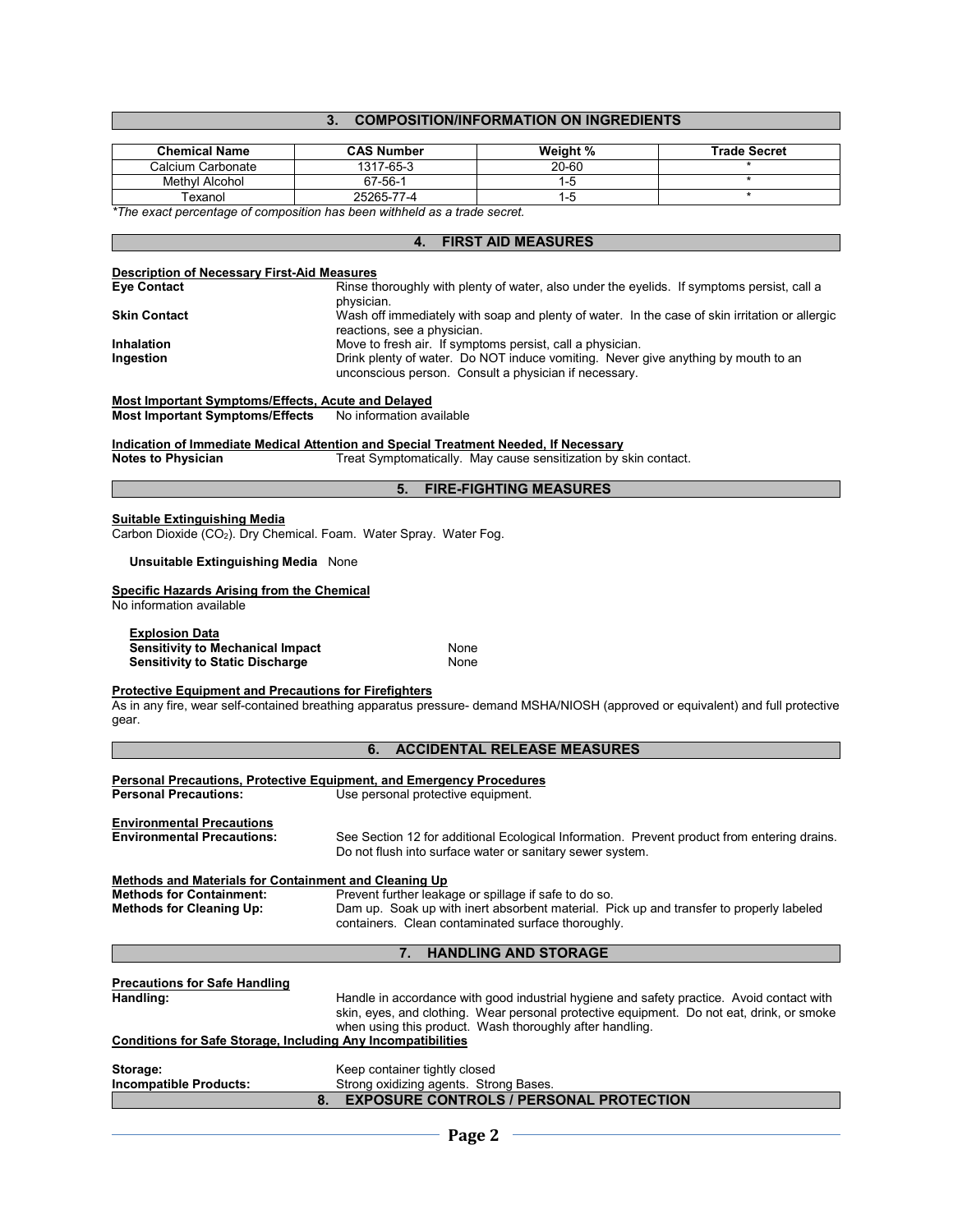#### **Control Parameters Exposure Guidelines**

| <b>Chemical Name</b>           | <b>ACGIH TLV</b>                          | <b>OSHA PEL</b>                                                                                                                                                                                  | <b>NIOSH IDLH</b>                                                                                            |
|--------------------------------|-------------------------------------------|--------------------------------------------------------------------------------------------------------------------------------------------------------------------------------------------------|--------------------------------------------------------------------------------------------------------------|
| Calcium Carbonate<br>1317-65-3 |                                           | TWA: $15 \text{ mg/m}^3$<br>TWA: $5 \text{ mg/m}^3$<br>(vacated) TWA: 15 mg/m <sup>3</sup><br>(vacated) TWA: 5 mg/m <sup>3</sup>                                                                 | TWA: 5 mg/m <sup>3</sup> respirable dust<br>TWA 10 mg/m <sup>3</sup> total dust                              |
| Methyl Alcohol<br>67-56-1      | $STEL = 250$ ppm<br>TWA: 200 ppm<br>$S^*$ | TWA: 200 ppm<br>TWA: 260 mg/m <sup>3</sup><br>(vacated) TWA: 200 ppm<br>(vacated) TWA: 260 mg/m <sup>3</sup><br>(vacated) STEL: 250 ppm<br>(vacated) STEL: 325 mg/m <sup>3</sup><br>(vacated) S* | IDLH: 6000 ppm<br>TWA: 200 ppm<br>TWA: 260 mg/m <sup>3</sup><br>STEL: 250 ppm<br>STEL: 325 mg/m <sup>3</sup> |

### **Appropriate Engineering Controls**

**Engineering Measures:** Showers Eyewash Stations Ventilation Systems

### **Individual Protection Measures, such as Personal Protective Equipment**

| <b>Eye/Face Protection:</b>      | If splashes are likely to occur, wear: Safety glasses with side shields.                                                                                                                      |  |  |
|----------------------------------|-----------------------------------------------------------------------------------------------------------------------------------------------------------------------------------------------|--|--|
| <b>Skin and Body Protection:</b> | Impervious gloves.                                                                                                                                                                            |  |  |
| <b>Respiratory Protection:</b>   | No protective equipment is needed under normal use conditions. If exposure limits are<br>exceeded or irritation is experienced, NIOSH/MSHA approved respiratory protection should<br>be worn. |  |  |

**Hygiene Measures:** Handle in accordance with good industrial hygiene and safety practice.

#### **9. PHYSICAL AND CHEMICAL PROPERTIES**

#### **Information on Basic Physical and Chemical Properties**

| <b>Physical State:</b>             | Liquid                                 |                    | Appearance:            |            | Red                      |
|------------------------------------|----------------------------------------|--------------------|------------------------|------------|--------------------------|
| Odor:                              | Slight, Ammonia                        |                    | <b>Odor Threshold:</b> |            | No Information Available |
|                                    |                                        |                    |                        |            |                          |
| <b>Property</b>                    |                                        | Values             |                        |            | <b>Remarks/Method</b>    |
| рH                                 |                                        | No data available  |                        | None known |                          |
| <b>Melting Point/Range</b>         |                                        | No data available  |                        | None known |                          |
| <b>Boiling Point/Boiling Range</b> |                                        | $100^\circ$ C      |                        | None known |                          |
| <b>Flash Point</b>                 |                                        | No data available  |                        | None known |                          |
| <b>Evaporation Rate</b>            |                                        | No data available  |                        | None known |                          |
| Flammability (solid, gas)          |                                        | No data available  |                        | None known |                          |
| <b>Flammability Limits in Air</b>  |                                        |                    |                        |            |                          |
| <b>Upper flammability limit</b>    |                                        | No data available  |                        |            |                          |
| Lower flammability limit           |                                        | No data available  |                        |            |                          |
| <b>Vapor Pressure</b>              |                                        | No data available  |                        | None known |                          |
| <b>Vapor Density</b>               |                                        | No data available  |                        | None known |                          |
| <b>Specific Density</b>            |                                        | 1.52 @ 77 F        |                        | None known |                          |
| <b>Water Solubility</b>            |                                        | Easily dispersible |                        | None known |                          |
| Solubility in other solvents       |                                        | No data available  |                        | None known |                          |
|                                    | Partition coefficient: n-octanol/water | No data available  |                        | None known |                          |
| <b>Autoignition Temperature</b>    |                                        | No data available  |                        | None known |                          |
| <b>Decomposition Temperature</b>   |                                        | No data available  |                        | None known |                          |
| <b>Viscosity</b>                   |                                        | No data available  |                        | None known |                          |
| <b>Flammable Properties</b>        |                                        | Not Flammable      |                        |            |                          |
| <b>Explosive Properties</b>        |                                        | No data available  |                        |            |                          |
| <b>Oxidizing Properties</b>        |                                        | No data available  |                        |            |                          |
| <b>VOC Content</b>                 |                                        | $<$ 100 g/l        |                        |            |                          |
|                                    |                                        |                    |                        |            |                          |

### **10. STABILITY AND REACTIVITY**

**Reactivity:** No data available<br> **Chemical Stability:** Stable under reco **Possibility of Hazardous Reactions:<br>Hazardous Polymerization: Conditions to Avoid:** Incompatible products.

Stable under recommended storage conditions.<br>None under normal processing. Hazardous polymerization does not occur.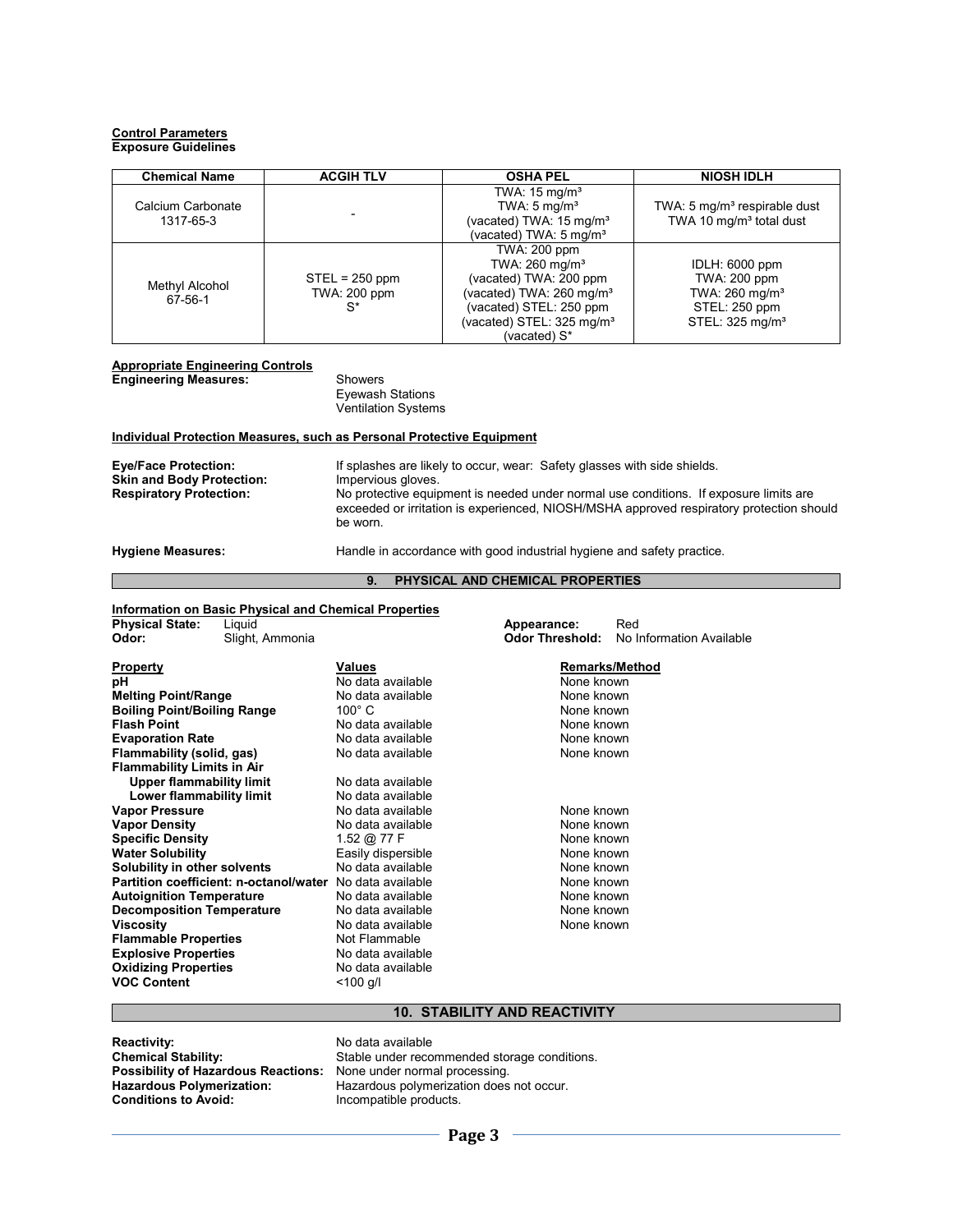**Incompatible Materials:** Strong oxidizing agents. Strong bases.

**Hazardous Decomposition Products:** Carbon Monoxide (CO), Carbon Dioxide (CO²), and unburned hydrocarbons (smoke)

### **11. TOXICOLOGICAL INFORMATION**

#### **Information on Likely Routes of Exposure**

**Product Information** 

| May cause irritation of respiratory tract. |
|--------------------------------------------|
| Contact with eyes may cause irritation.    |
| May cause irritation.                      |
| Harmful if swallowed.                      |
|                                            |

| <b>Chemical Name</b> | ∟D50 Oral        | LD50 Dermal              | LD50 Inhalation                          |
|----------------------|------------------|--------------------------|------------------------------------------|
| Methyl Alcohol       | 5628 mg/kg (Rat) | 15800 mg/kg (Rabbit)     | 83.2 mg/L (Rat) 4h<br>64000 ppm (Rat) 4h |
| Texanol              | 3200 mg/kg (Rat) | $\overline{\phantom{0}}$ | 3.55 mg/L (Rat) 6h                       |

#### **Symptoms Related to the Physical, Chemical, and Toxicological Characteristics Symptoms:** No information available.

**Delayed and Immediate Effects and also Chronic Effects from Short and Long Term Exposure** 

| Sensitization:                   | No information available. |
|----------------------------------|---------------------------|
| <b>Mutagenic Effects:</b>        | No information available. |
| Carcinogenicity:                 | No information available  |
| <b>Reproductive Toxicity:</b>    | No information available. |
| <b>STOT - Single Exposure:</b>   | No information available. |
| <b>STOT - Repeated Exposure:</b> | No information available. |
| <b>Aspiration Hazard:</b>        | No information available. |

### **12. ECOLOGICAL INFORMATION**

#### **Ecotoxicity**

The environmental impact of this product has not been fully investigated.

| <b>Chemical Name</b>                                                                                                                                                                                                                                                                                                                                                                                                                                                                                                                                              | <b>Toxicity to</b><br>Algae | <b>Toxicity to Fish</b>                                                                                                                                                                                                                                                                                                         | <b>Toxicity to</b><br>Microorganisms                                                | Daphnia<br>Magna<br>(Water Flea) |  |  |
|-------------------------------------------------------------------------------------------------------------------------------------------------------------------------------------------------------------------------------------------------------------------------------------------------------------------------------------------------------------------------------------------------------------------------------------------------------------------------------------------------------------------------------------------------------------------|-----------------------------|---------------------------------------------------------------------------------------------------------------------------------------------------------------------------------------------------------------------------------------------------------------------------------------------------------------------------------|-------------------------------------------------------------------------------------|----------------------------------|--|--|
| Methyl Alcohol<br>67-56-1                                                                                                                                                                                                                                                                                                                                                                                                                                                                                                                                         |                             | LC50 96 h: 13500-17600 mg/L flow-<br>through (Lepomis macrochirus)<br>LC50 96 h: 18-20 ml/L static<br>(Oncorhynchus mykiss)<br>LC50 96 h: = 19500-20700 mg/L flow-<br>through (Oncorhynchus mykiss)<br>LC50 96 h: = $28200$ mg/L flow-through<br>(Pimephales promelas)<br>LC50 96 h: = 100 mg/L static<br>(Pimephales promelas) | $EC50 = 10000$ mg/L 16h<br>$EC50 = 620$ mg/L 30 min.<br>$EC50 = 620.0$ mg/L 30 min. |                                  |  |  |
| <b>Persistence and Degradability:</b><br><b>Bioaccumulation:</b>                                                                                                                                                                                                                                                                                                                                                                                                                                                                                                  |                             | No information available.<br>No information available                                                                                                                                                                                                                                                                           |                                                                                     |                                  |  |  |
| <b>Other Adverse Effects:</b>                                                                                                                                                                                                                                                                                                                                                                                                                                                                                                                                     |                             | No information available                                                                                                                                                                                                                                                                                                        |                                                                                     |                                  |  |  |
|                                                                                                                                                                                                                                                                                                                                                                                                                                                                                                                                                                   |                             | <b>13. DISPOSAL CONSIDERATIONS</b>                                                                                                                                                                                                                                                                                              |                                                                                     |                                  |  |  |
| This material, as supplied, is not a hazardous waste according to Federal regulations (40)<br><b>Waste Disposal Methods:</b><br>CFR 261). This material could become a hazardous waste if it is mixed with or otherwise<br>comes in contact with a hazardous waste, if chemical additions are made to this material,<br>or if the material is processed or otherwise altered. Consult 40 CFR 261 to determine<br>whether the altered material is a hazardous waste. Consult the appropriate state, regional,<br>or local regulations for additional requirements. |                             |                                                                                                                                                                                                                                                                                                                                 |                                                                                     |                                  |  |  |
| <b>Contaminated Packaging:</b><br>Do not re-use empty containers.                                                                                                                                                                                                                                                                                                                                                                                                                                                                                                 |                             |                                                                                                                                                                                                                                                                                                                                 |                                                                                     |                                  |  |  |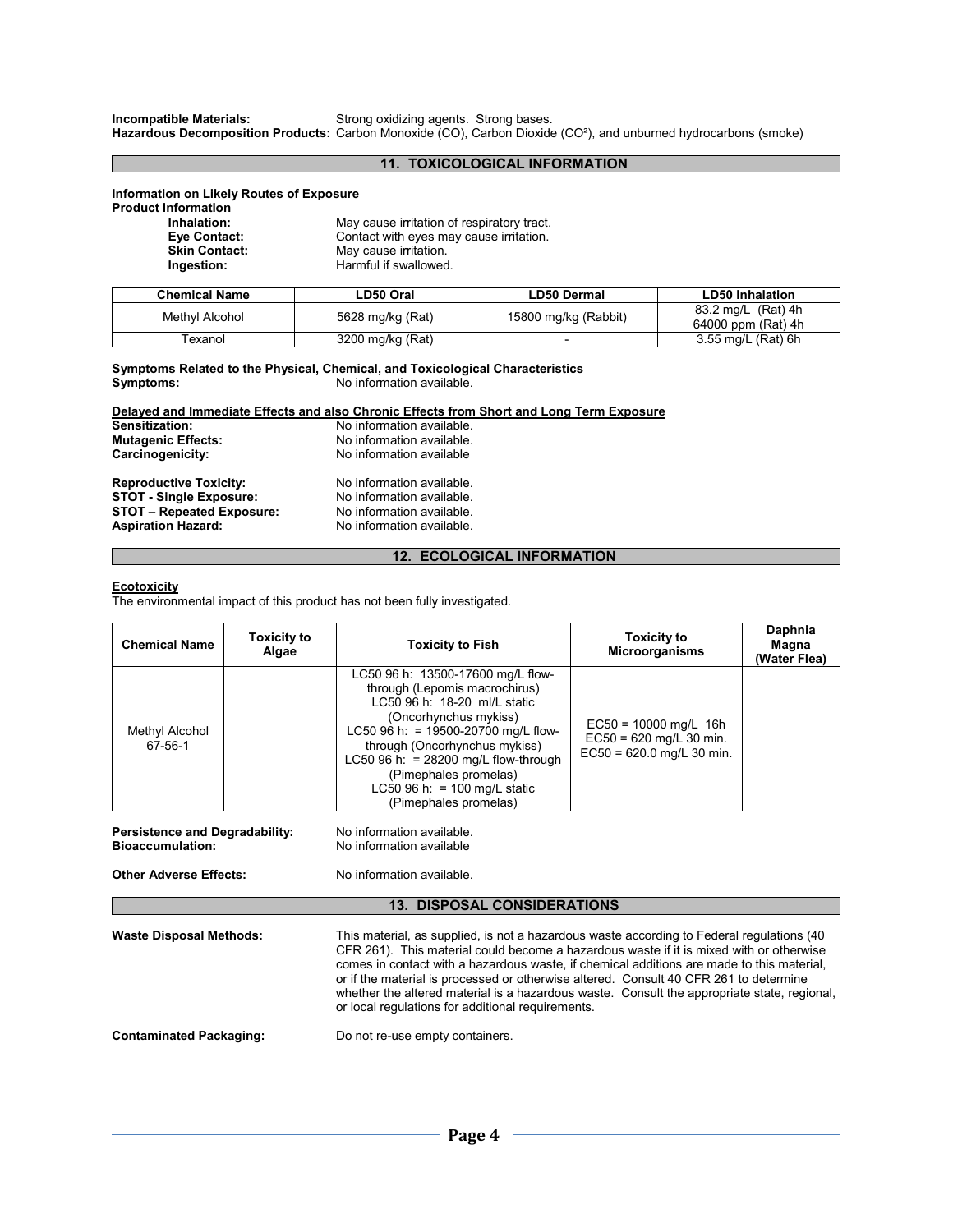#### **US EPA Waste Number: U154**

| <b>Chemical Name</b> | <b>RCRA</b> | <b>RCRA-Basis for Listing</b>         | <b>RCRA D-Series Wastes</b> | <b>RCRA U-Series Waste</b> |
|----------------------|-------------|---------------------------------------|-----------------------------|----------------------------|
| Methyl Alcohol       |             | Included in the waste<br>stream: F039 |                             | J154                       |

This product contains one or more substances that are listed with the State of California as a hazardous waste

| Name<br>$\mathsf{u}$ nemi<br>"mıcal | .<br>Waste<br>California<br>. Hazardous |
|-------------------------------------|-----------------------------------------|
| Meth<br>Alcohol<br>nvı              | lanitable<br><b>OXIC</b>                |

#### **14. TRANSPORTATION INFORMATION**

**DOT:** Not regulated

### **15. REGULATORY INFORMATION**

#### **International Inventories**

**TSCA –** Complies **DSL/NDSL –** Complies

## **Legend**

**TSCA –** United States Toxic Substances Control Act Section 8(b) Inventory **DSL/NDSL –** Canadian Domestic Substances List/Non-Domestic Substances List

#### **U.S. Federal Regulations**

Section 313 of Title III of the Superfund Amendments and Reauthorization Act of 1986 (SARA). This product contains a chemical or chemicals which are subject to the reporting requirements of the Act and Title 40 of the Code of Federal Regulations, Part 372:

| <b>Chemical Name</b> | CAS Number | Weight % | SARA 313 - Threshold<br>Values % |
|----------------------|------------|----------|----------------------------------|
| Methyl Alcohol       | 67-56-1    | - ت      | $\cdot \cdot$                    |

#### **SARA 311/312 Hazard Categories**

| <b>Acute Health Hazard</b>               | Yes |
|------------------------------------------|-----|
| <b>Chronic Health Hazard</b>             | Nο  |
| <b>Fire Hazard</b>                       | Nο  |
| <b>Sudden Release of Pressure Hazard</b> | N٥  |
| <b>Reactive Hazard</b>                   | N٥  |

#### **Clean Water Act**

This product does not contain any substances which are regulated pollutants pursuant to the Clean Water Act (40 CFR 122.21 and 40 CFR 122.42).

#### **CERCLA**

This material, as supplied, contains one or more substances regulated as a hazardous substance under the Comprehensive Environmental Response Compensation and Liability Act (CERCLA) (40 CFR 302).

| <b>Chemical Name</b> | <b>Hazardous Substances</b><br><b>RQs</b> | <b>Extremely Hazardous</b><br><b>Substances RQs</b> | RQ                                          |
|----------------------|-------------------------------------------|-----------------------------------------------------|---------------------------------------------|
| Methyl Alcohol       | 5000 lb.                                  |                                                     | RQ 5000 lb. final RQ<br>RQ 2270 kg final RQ |

#### **U.S. State Regulations**

**California Proposition 65:** None

#### **U.S. State Right-To-Know Regulations**

"X" designates that the ingredients are listed on the state right to know list.

| <b>Chemical Name</b> | <b>New Jersey</b> | <b>Massachusetts</b> | Pennsylvania | Illinois | Rhode Island |
|----------------------|-------------------|----------------------|--------------|----------|--------------|
| Calcium Carbonate    |                   |                      |              |          |              |
| Methvl Alcohol       |                   |                      |              |          |              |

#### **U.S. EPA Label Information**

**EPA Pesticide Registration Number:** Not applicable